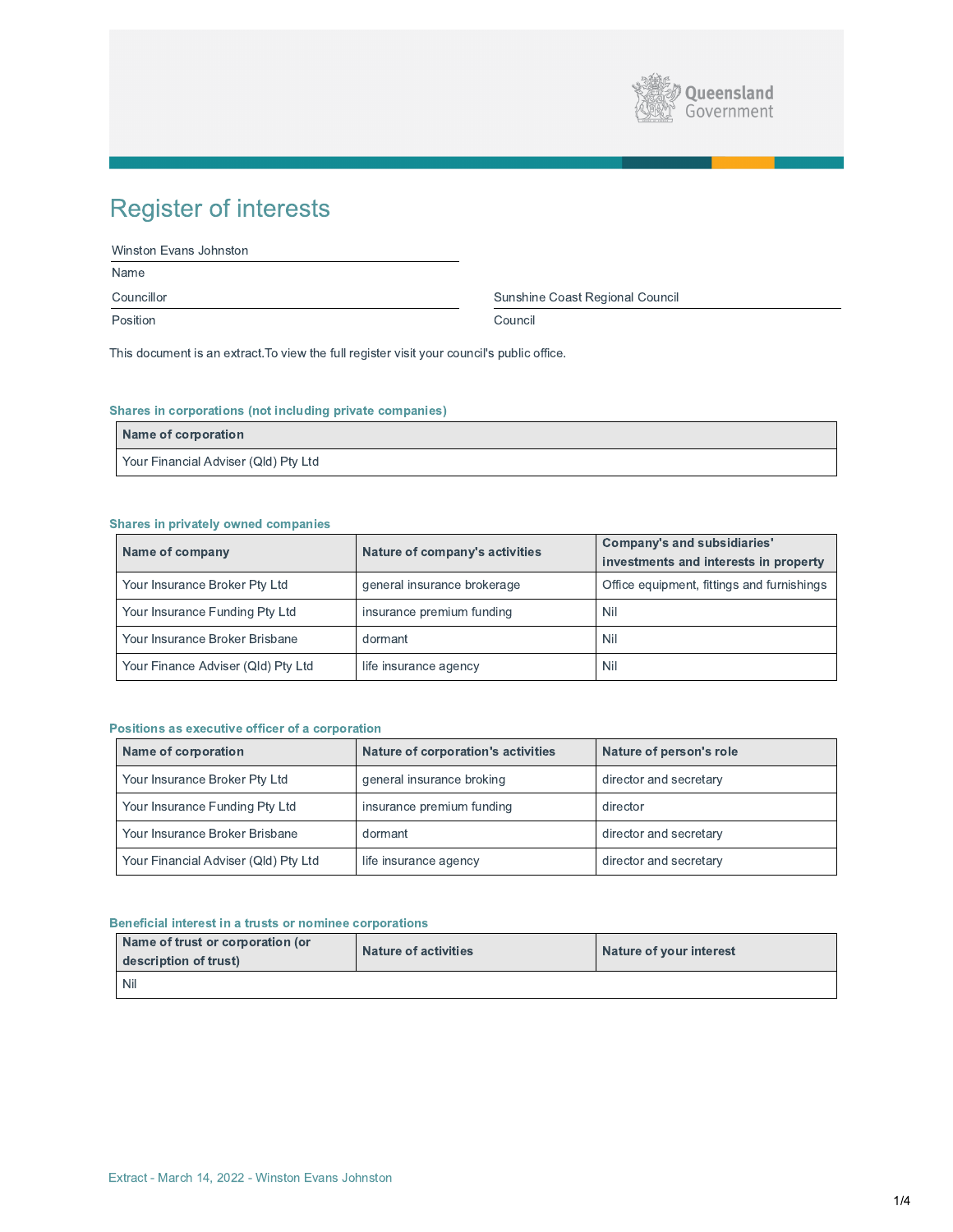

#### **Self-managed superannuation funds**

| Name or description of fund    | Nature of fund's activities | Investments or other interests in       |
|--------------------------------|-----------------------------|-----------------------------------------|
|                                |                             | property held                           |
|                                |                             | The Capital Unit Trust - investment in  |
|                                | self managed                | commercial property, The Vella Unit     |
| <b>YIB Superannuation Fund</b> |                             | Trust - investment in commercial        |
|                                |                             | property, The Yaroon Unity Trust No 1 - |
|                                |                             | investment in commercial property       |

#### Trustee of family or business trusts

| Name or description of trust | Nature of trust's activities          | Name of each beneficiary or class of |
|------------------------------|---------------------------------------|--------------------------------------|
|                              |                                       | beneficiary                          |
| WJ Caloundra Trust           | partner in Insurance Broking business | Winston Evans Johnston, Helen        |
|                              |                                       | Marguerite Johnston                  |
| <b>WJ Financial Trust</b>    | partners providing financial planning | Winston Evans Johnston, Helen        |
|                              | services                              | Marquerite Johnston                  |
| <b>WJ Brisbane Trust</b>     | dormant                               | Winston Evans Johnston, Helen        |
|                              |                                       | Marguerite Johnston                  |

# **Partnerships or joint ventures**

| Name or description | Nature of the activities | Nature of interest (e.g. | Investments or interests in |
|---------------------|--------------------------|--------------------------|-----------------------------|
|                     |                          | owner)                   | property                    |
| - Nil               |                          |                          |                             |

# Land (including houses, rentals and other properties)

| Suburb or locality of land | <b>Approximate size</b> | Purpose for which land is<br>used | Nature of interest (e.g.<br>owned, leased, rented) |
|----------------------------|-------------------------|-----------------------------------|----------------------------------------------------|
| Maleny                     | 4000m2                  | principal residence               | owner-occupier                                     |
| Woodgate                   | 1041m2                  | holiday resident                  | owner-occupier                                     |
| Caloundra                  | 2000m2                  | commercial offices                | owner-landlord                                     |
| Maleny                     | 800m2                   | residential                       | 1/2 owner                                          |

# Liabilities more than \$10,000 (excluding department store and credit card accounts)

| Type of liability                                                       | Name of bank or creditor |
|-------------------------------------------------------------------------|--------------------------|
| bank mortgage over private home, holiday home and<br>commercial offices | <b>BOQ</b>               |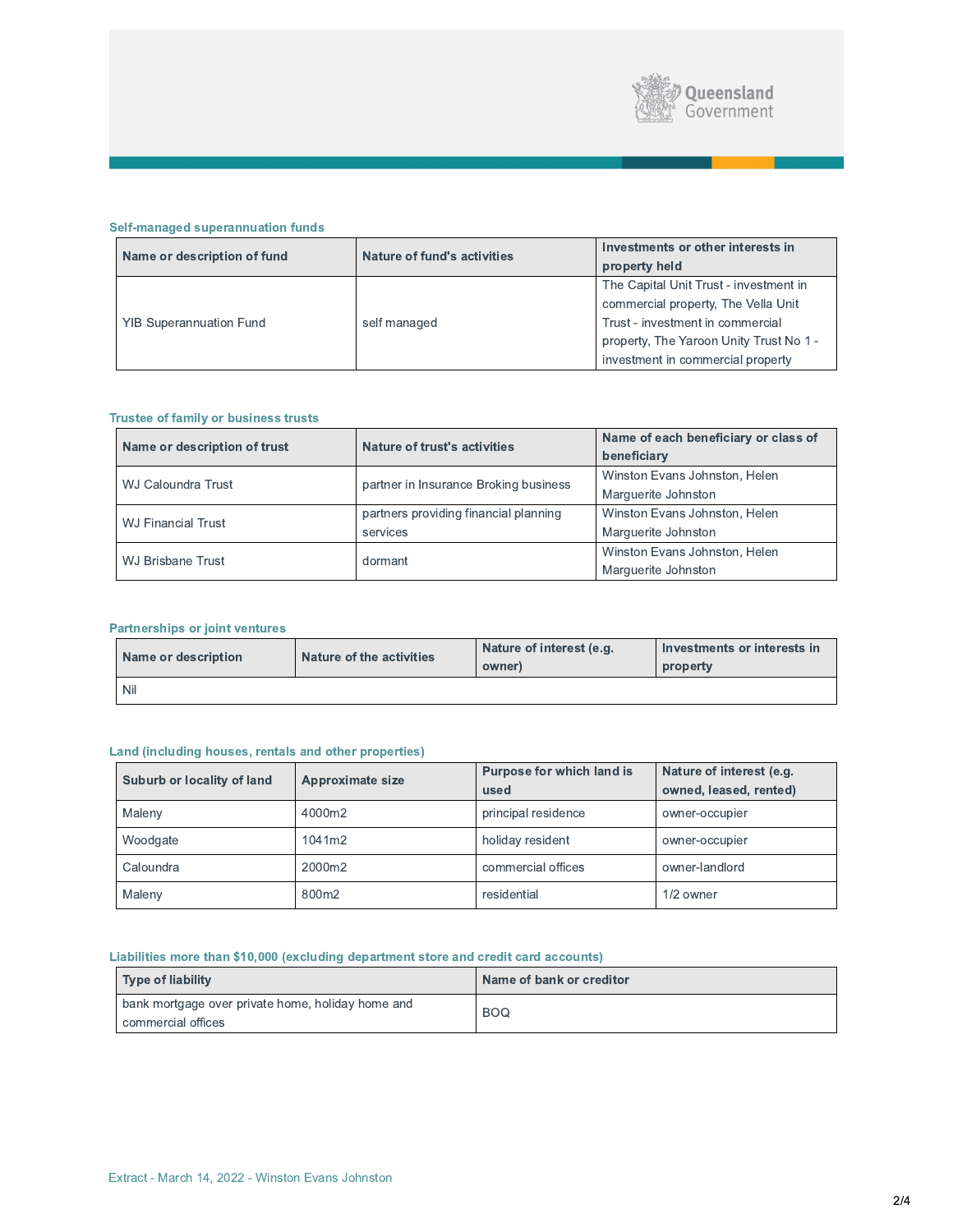

### **Debentures and similar investments**

| Name of corporation the investment is | Nature of corporation's business | <b>Nature of investment</b> |
|---------------------------------------|----------------------------------|-----------------------------|
| <b>Nil</b>                            |                                  |                             |

# Savings and investment accounts held with financial institutions

| Name of bank or institution | <b>Type of account</b>                    |
|-----------------------------|-------------------------------------------|
| <b>BOQ</b>                  | savings account                           |
| <b>BOQ</b>                  | election campaign account                 |
| <b>BOQ</b>                  | superannuation investment account         |
| <b>BOQ</b>                  | come and go savings account               |
| <b>BOQ</b>                  | savings account for taxation transactions |
| <b>BOQ</b>                  | commercial mortgage                       |
| <b>BOQ</b>                  | home mortgage                             |
| Queensland Country Bank     | term deposit - superannuation             |

# Gifts valued at \$500 or more, or multiple gifts totalling \$500 or more.

| Name of donor | Description of the gifts |
|---------------|--------------------------|
| Nil           |                          |

#### **Sponsored travel or accommodation benefits**

| Name of person or source who contributed to your travel<br>or accommodation | Nature and purpose of the benefit received |
|-----------------------------------------------------------------------------|--------------------------------------------|
| <b>Nil</b>                                                                  |                                            |

#### Memberships of political parties, and trade or professional organisations

| Name of organisation                    |
|-----------------------------------------|
| LNP Qld                                 |
| Council of Queensland Insurance Brokers |
| National Insurance Brokers of Australia |

# Positions as executive officer of an organisation

Name of organisation

Maleny Show Society Inc - President